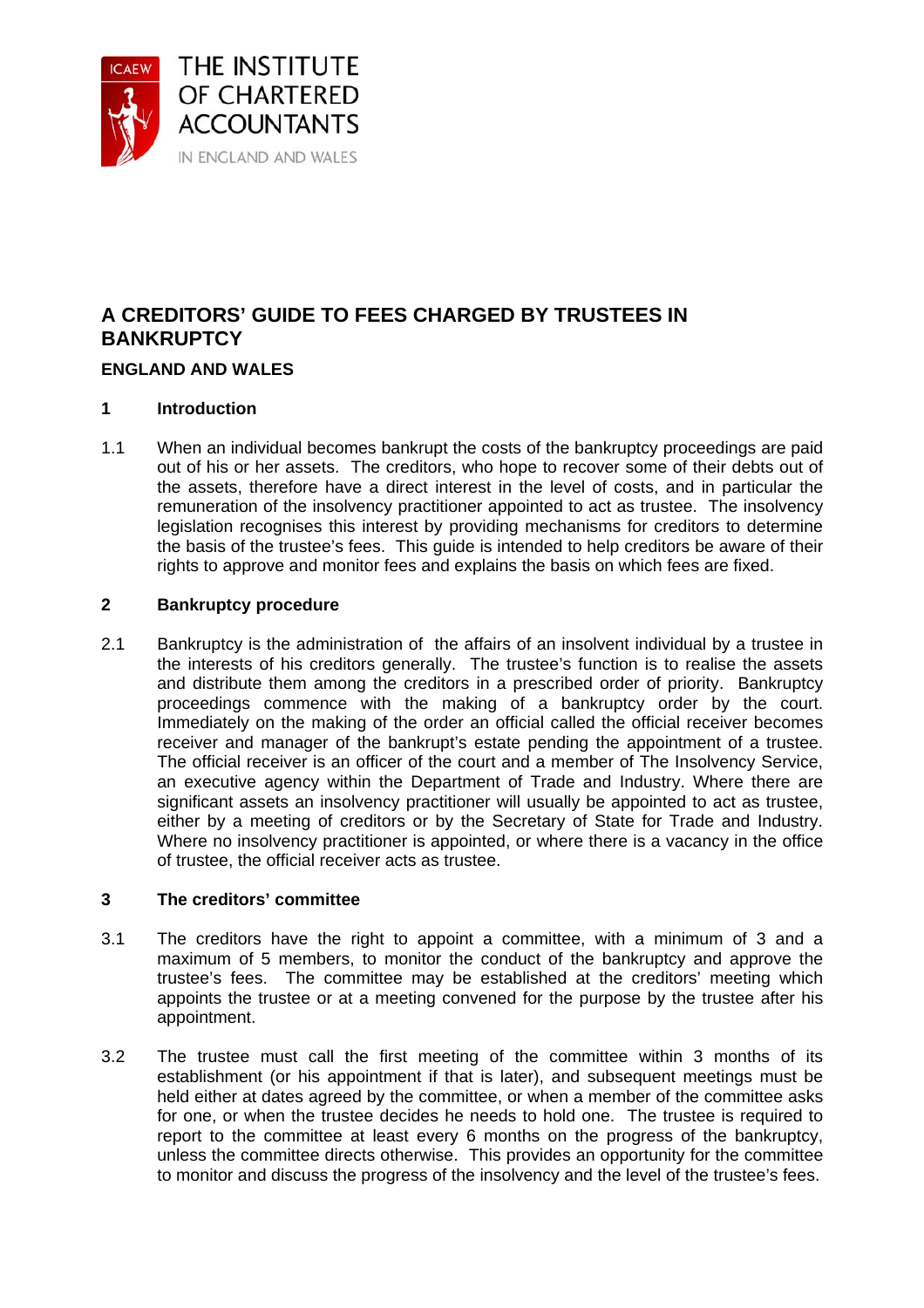## **4 Fixing the trustee's fees**

4.1 The basis for fixing the trustee's remuneration is set out in Rules 6.138 - 6.139 of the Insolvency Rules 1986. The Rule states that the remuneration shall be fixed either:

as a percentage of the value of the assets which are realised or distributed or both, or by reference to the time properly given by the trustee and his staff in attending to matters arising in the bankruptcy.

 It is for the committee (if there is one) to determine on which of these bases the remuneration is to be fixed, and if it is to be fixed as a percentage, to fix the percentage to be applied. Rule 6.138 says that in arriving at its decision the committee shall have regard to:

the complexity (or otherwise) of the case;

any responsibility of an exceptional kind or degree which falls on the trustee in connection with the bankruptcy;

the effectiveness with which the trustee appears to be carrying out, or to have carried out, his duties;

the value and nature of the assets which the trustee has to deal with.

4.2 If there is no committee, or the committee does not make the requisite determination, the trustee's remuneration may be fixed by a resolution of a meeting of creditors. The creditors must take account of the same matters as the committee would. A resolution specifying the basis on which the trustee is to be remunerated may be taken at the meeting which appoints the trustee. If the remuneration is not fixed in any of these ways, it will be in accordance with a scale set out in the Rules.

## **5 What information should be provided by the trustee?**

#### **5.1 When seeking fee approval**

5.1.1 When seeking agreement to his fees the trustee should provide sufficient supporting information to enable the committee or the creditors to form a judgement as to whether the proposed fee is reasonable having regard to all the circumstances of the case. The nature and extent of the supporting information which should be provided will depend on:

the nature of the approval being sought; the stage during the administration of the case at which it is being sought; and the size and complexity of the case.

- 5.1.2 Where, at any creditors' or committee meeting, the trustee seeks agreement to the terms on which he is to be remunerated, he should provide the meeting with details of the charge-out rates of all grades of staff, including principals, which are likely to be involved on the case.
- 5.1.3 Where the trustee seeks agreement to his fees during the course of the bankruptcy, he should always provide an up to date receipts and payments account. Where the proposed fee is based on time costs the trustee should disclose to the committee or the creditors the time spent and the charge-out value in the particular case, together with, where appropriate, such additional information as may reasonably be required having regard to the size and complexity of the case. The additional information should comprise a sufficient explanation of what the trustee has achieved and how it was achieved to enable the value of the exercise to be assessed (whilst recognising that the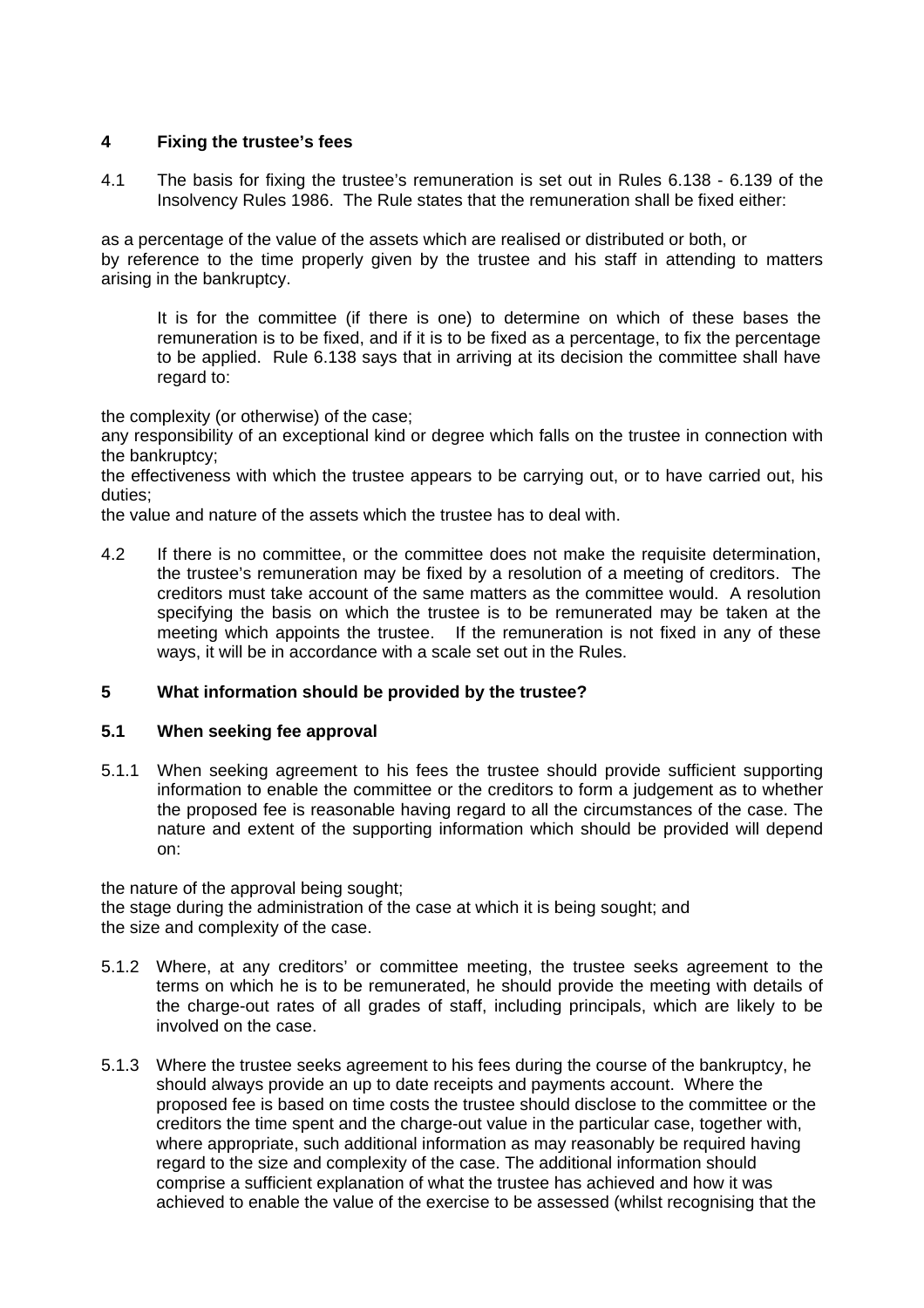trustee must fulfil certain statutory obligations that might be seen to bring no added value for creditors) and to establish that the time has been properly spent on the case. That assessment will need to be made having regard to the time spent and the rates at which that time was charged, bearing in mind the factors set out in paragraph 4.1 above. To enable this assessment to be carried out it may be necessary for the trustee to provide an analysis of the time spent on the case by type of activity and grade of staff. The degree of detail will depend on the circumstances of the case, but it will be helpful to be aware of the professional guidance which has been given to insolvency practitioners on this subject. The guidance suggests the following areas of activity as a basis for the analysis of time spent:

- Administration and planning
- Investigations
- Realisation of assets
- Trading
- Creditors
- Any other case-specific matters

The following categories are suggested as a basis for analysis by grade of staff:

Partner Manager Other senior professionals Assistants and support staff

> The explanation of what has been done can be expected to include an outline of the nature of the assignment and the trustee's own initial assessment, including the anticipated return to creditors. To the extent applicable it should also explain:

- Any significant aspects of the case, particularly those that affect the amount of time spent.
- The reasons for subsequent changes in strategy.
- Any comments on any figures in the summary of time spent accompanying the request the trustee wishes to make.
- The steps taken to establish the views of creditors, particularly in relation to agreeing the strategy for the assignment, budgeting, time recording, fee drawing or fee agreement.
- Any existing agreement about fees.
- Details of how other professionals, including subcontractors, were chosen, how they were contracted to be paid, and what steps have been taken to review their fees.

It should be borne in mind that the degree of analysis and form of presentation should be proportionate to the size and complexity of the case. In smaller cases not all categories of activity will always be relevant, whilst further analysis may be necessary in larger cases.

5.1.4 Where the fee is charged on a percentage basis the trustee should provide details of any work which has been or is intended to be sub-contracted out which would normally be undertaken directly by a trustee or his staff.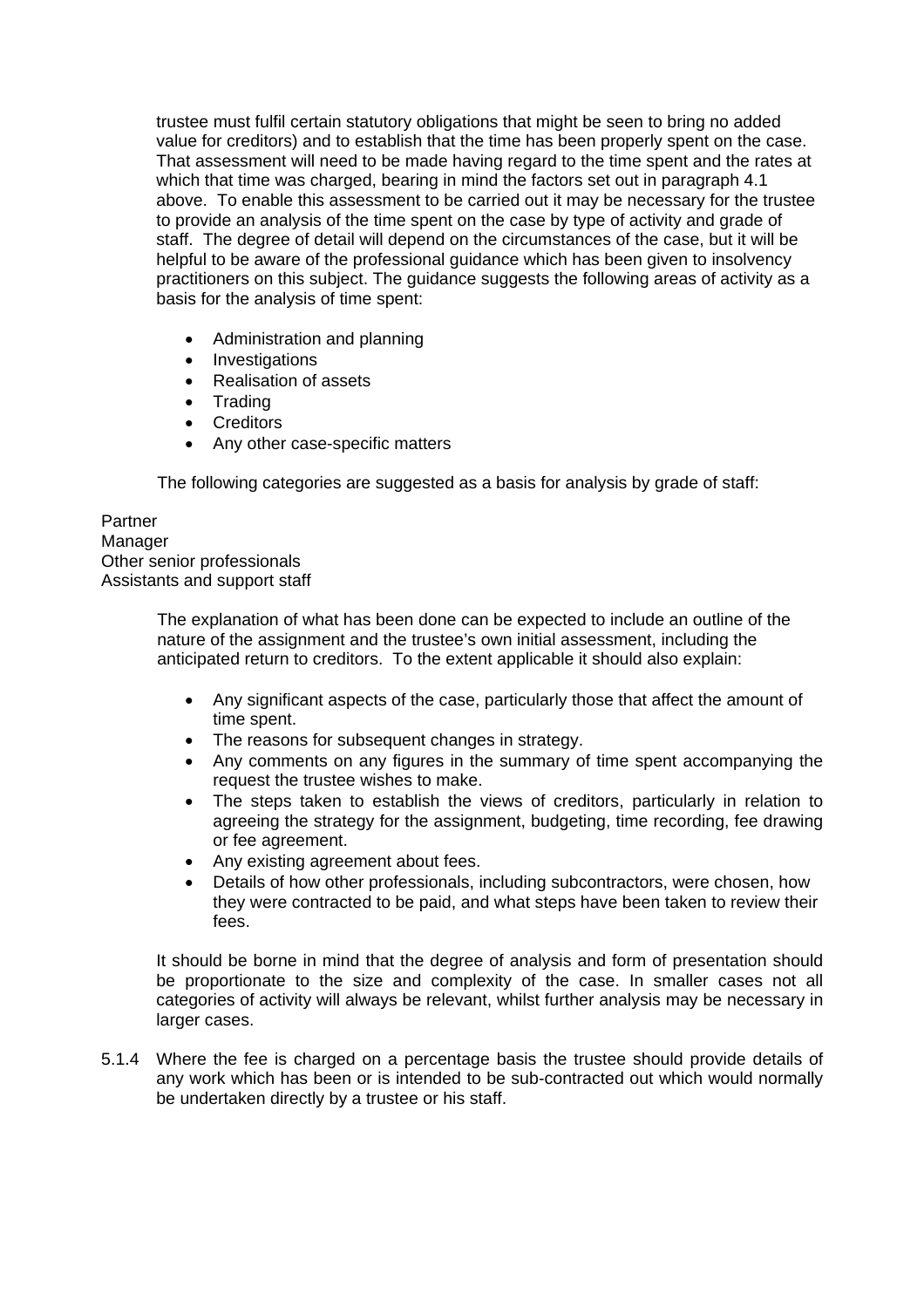## **5.2 After fee approval**

 Where a resolution fixing the basis of fees is passed at any creditors' meeting held before he has substantially completed his functions, the trustee should notify the creditors of the details of the resolution. When subsequently reporting to creditors on the progress of the bankruptcy, or submitting his final report, he should specify the amount of remuneration he has drawn in accordance with the resolution. Where the fee is based on time costs he also should provide details of the time spent and charge-out value to date and any material changes in the rates charged for the various grades since the resolution was first passed. He should also provide such additional information as may be required in accordance with the principles set out in paragraph 5.1.3. Where the fee is charged on a percentage basis the trustee should provide the details set out in paragraph 5.1.4 above regarding work which has been sub-contracted out.

## **5.3 Expenses and disbursements**

There is no statutory requirement for the committee or the creditors to approve the drawing of expenses or disbursements. However, professional guidance issued to insolvency practitioners requires that, where the trustee proposes to recover costs which, whilst being in the nature of expenses or disbursements, may include an element of shared or allocated costs (such as room hire, document storage or communication facilities provided by the trustee's own firm), they must be disclosed and be authorised by those responsible for approving his remuneration. Such expenses must be directly incurred on the case and subject to a reasonable method of calculation and allocation.

## **5.4 Realisations for secured creditors**

Where the trustee realises an asset on behalf of a secured creditor and receives remuneration out of the proceeds (see paragraph 8.1 below), he should disclose the amount of that remuneration to the committee (if there is one), to any meeting of creditors convened for the purpose of determining his fees, and in any reports he sends to creditors.

## **5.5 Reporting – general**

It should be borne in mind that there is no statutory requirement for the trustee to report to creditors until the conclusion of the assignment. In most such cases, therefore, creditors will receive no information during the course of the bankruptcy unless they specifically request it.

## 6 **What if a creditor is dissatisfied?**

- 6.1 Except in cases where there is a committee it is the creditors as a body who have authority to approve the trustee's fees. To enable them to carry out this function they may require the trustee to call a creditors' meeting. In order to do this at least ten per cent in value of the creditors must concur with the request, which must be made to the trustee in writing.
- 6.2 If a creditor believes that the trustee's remuneration is too high he may, if at least 25 per cent in value of the creditors (including himself) agree, apply to the court for an order that it be reduced. If the court does not dismiss the application (which it may if it considers that insufficient cause is shown) the applicant must give the trustee a copy of the application and supporting evidence at least 14 days before the hearing. Unless the court orders otherwise, the costs must be paid by the applicant and not out of the bankrupt's assets.